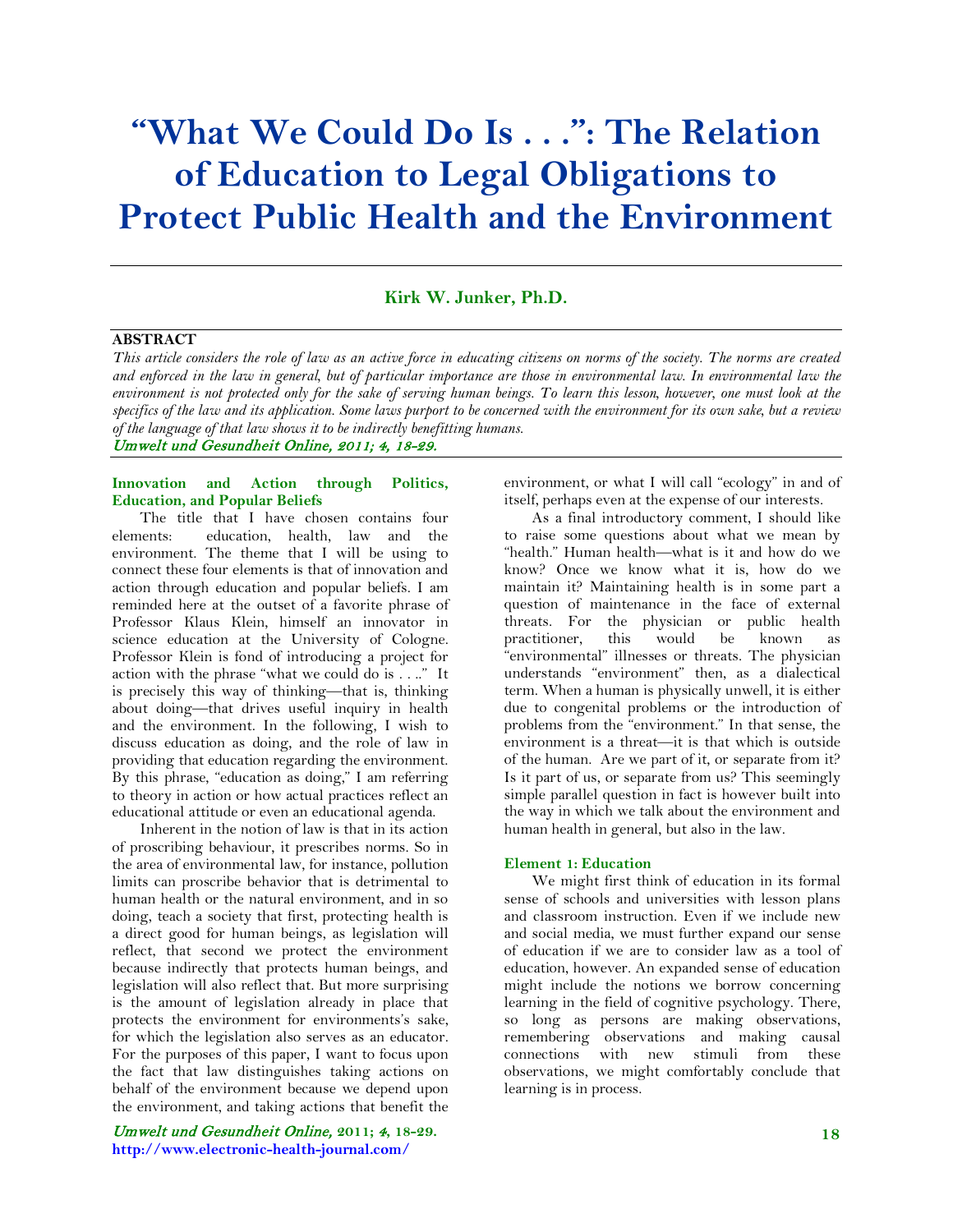Having arrived at an expanded notion of education, we must confront several of the common and one or two of the not-so-common problems that are not solved by the expanded notion of education. As with all acts of communication, education must make assumptions about its audiences. In formal education, we therefore segregate the audiences by age or abilities in school, and by interest level at university. This problem of multiple audiences is not so easily solved in informal education. Moreover, all education—formal and informal—must face the reality of limited media access due to poverty and infrastructure, when people do not have electricity or computers or internet access, or even the ability to get to a school or library. And the audience presents a further challenge to both formal and informal education when it is illiterate. Even when these shortcomings can be overcome, there are deeper limitations based upon what we do once we gain access to an audience for education, such as assuming the deficit model and the limited benefits of force.

### **The Deficit Model**

What assumptions do we make in the process called education (especially if we find ourselves in the position of educators, without having formally studied education itself)? One set of assumptions that is often used comes to us from what is known as the deficit model. The deficit model assumes that there is a set of knowledge out there in the world that an audience should know, and that the job of education is to get the audience to supplement its store of knowledge by adding knowledge that someone has determined to be missing, so as to get one's store of knowledge to the pre-determined quantity and quality. Several difficulties with the deficit model leap out immediately. First, the deficit concept leads us to treat knowledge as some tangible, countable pile of material goods. Second, and much more important, is the notion that the desired and complete store of knowledge is known and is known in advance. What is the final, defined set of things that all must know? By whom is that set of knowledge known and what is meant to be accomplished if one does achieve that knowledge? Here, we find all the critiques of the canon of classical education. But in addition, there are problems in the very idea that all persons need to know these same things, and the further we go in accumulating more facts of knowledge under some sort of progressive notion of science, the more selective we must be in selecting what things one can know in that same period of education, among the ever-increasing and expanding list of possibilities.

<span id="page-1-0"></span>Not so far from the deficit model is what philosopher of science David Bloor, one of the

<span id="page-1-1"></span>Umwelt und Gesundheit Online, **2011;** 4**, 18-29. http://www.electronic-health-journal.com/**

founders of the so-called "strong programme" in the sociology of scientific knowledge in the Science Studies Unit at the University of Edinburgh, has criticized as a "jug to mug" educational model.<sup>[1](#page-1-0)</sup> In jug to mug education, the assumption is that the teacher is like a jug of water and the job of education is to fill the mugs—that is the minds of the students—with equal portions of water from the jug. That model treats education as a transfer process, using a metaphor that demonstrates the false assumption of the tangibility of knowledge. Even within that metaphor, the problems are obvious not all jugs are created equally, not all receive liquid in the same way or amounts (think of illiteracy or learning problems) not all need the same liquid (if in fact, liquid at all), the teacher may not be pouring equally, the teacher may be empty or not have enough for all, but most importantly, knowledge is not water, wisdom is not water and education is not a transfer process. Neither can be transferred as if tangible material. Even within these faulty models and some better ones, there are the common problems of different audiences and multiple audiences. This brings me to an alternative model of education as persuasion, not as transfer or the supplementing of a deficiency. Educational theory often addresses the audience as an ignorant audience, but not a resistant audience. When law must act as educator, the job is much more difficult. And when it comes to our area of concern here—the natural environment—environmental law can function as education, but the audiences often must be persuaded to change from behaviors that have immediate personal benefits, such as driving private cars, and that are detrimental to the health of others, through such problems as air pollution.

#### **Law as Education in the Information Age**

An additional problem of education is to confuse education with information. Education must lead to decision-making and cannot simply be considered fulfilled by accumulating information. Of course it is a provocation to mainstream thinking to say that the information age is a bad thing. I expect that anyone reading such a statement will react from the dialectic trap of assuming that I would say ignorance of information is therefore a good thing. Not at all. This false dichotomy already assumes away the issue. If information in the information age is a bad thing, it is because it allows us to replace teaching with providing information, and to replace learning with acquiring information. In that process, we lose the ability to make judgments intelligently and wisely and instead acquire more information.<sup>[2](#page-1-1)</sup> It has

 <sup>1</sup> David Bloor, *Knowledge and Social Imager*, 2d edition (University of Chicago Press, 1991).

<sup>2</sup> Jakob Bronowski wisely noted that today's secondary school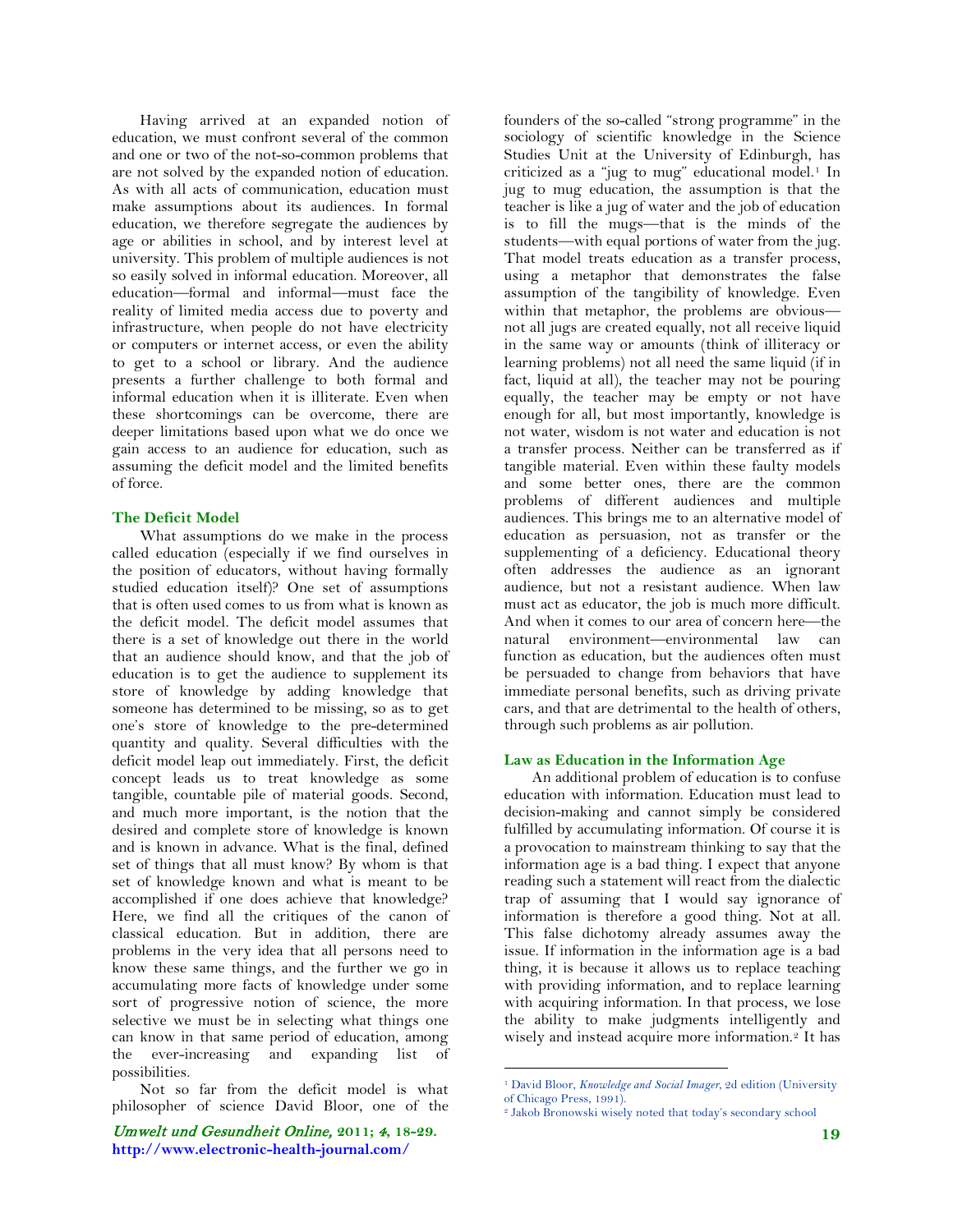been demonstrated however, that in addition to the other problems of treating information as knowledge, we now live in a post-factual world in which one can find "facts" on the internet to support just about any position that one wants to take, without questioning why one wants to take that position.[3](#page-2-0) How often in the past 20 or more years have educators banged the drum of "critical thinking" only to hear it echo back to them off the walls of information? Yet in both English and German, the Saxon root of this critical thinking *kritikos*—comes from the Greek word to make judgment. Making a judgment is not just making a choice and certainly is not simply making a consumer choice. Making a judgment is to evaluate. One evaluates past actions for government, economy, education and more, and sets new courses for those phenomena. Making judgment is in fact what judges do—they are not making consumer choices for the society or individuals, but rather exercising judgment or from the Latin tradition, "prudence," hence the term "jurisprudence." To do so, one needs not only to have a value framework from which to make the judgments, but to be able to question one's own value framework in making those judgments. And this does not simply direct us toward ethics. All categories of thought—ethics, aesthetics, ontology, epistemology and of course axiology, are concerned with intelligent judgment, not simply with information accumulation and selection. From epistemology, for example, we might see that learning also involves being able to make a causal connection between new stimuli and judgment structures already in mind[.4](#page-2-0) In the information age, we have come to believe that choices will make themselves, once sufficient information is accumulated in the bin. That overlysimple process ignores questions concerning the particular bins one is filling, what the sources of the information are, where one looks for information, who has created the information, why the information was created, why one looks for information, the relative weight of any piece of information and so on.[5](#page-2-0)

#### **The Role of Force in Law as Education**

I turn now to confront the popular belief that law is force; a belief connected to what legal philosophers call "positivist philosophy." In positivist philosophy, law is understood as the will of the sovereign, backed by the threat of force. (A very different legal philosophy would be that of the natural philosopher who believes law is innate behaviour in humans or divinely inspired, and that humans therefore desire to behave according to the law without threats of force.) But law understood as force does not work. Law needs to be understood and internalized in order to have effect. Let me provide an example. Some years ago my automobile was stolen. During the investigation of the theft, a police officer made a statement to me that I thought was police officer bravado at the time, but I have come to see subtle wisdom in it since then. He said "the law only works for those who would obey it anyway." I thought to myself, "then what good is it?" The subtlety here is that there is a large proportion of the population "who would obey it anyway" if it in fact was the law and they knew about it. But if not, expediency, convenience or luxury becomes the factor that determines one's choices.<sup>[6](#page-2-1)</sup> In addition, this statement suggests that those who would not be inclined to obey the law, even if they did know about it, will also not do so given a threat of force. Force can capture and imprison the criminal, but not educate him or her. Thus a positivist description of all law, such as that of Hans Kelsen[7](#page-2-1)—that law is the rule of the sovereign backed by force—does not provide for an account of law as educator for those who would obey the law, if they knew it. Thus we need to consider an alternative theory of law if we are to understand how law works as educator. To do so, we should first ask, what the relationship between education and law is.

We might typically think of education in the formal sense of planned lessons for children or adults. Even when demanding these two criteria for education—planning and lessons—there exist opportunities, however, for the human who is capable of observing and memory. These opportunities to learn are in the workplace, the home and on the city streets. For example, the standard notions of law, in both common law jurisdictions and civil law jurisdictions include theories of criminal sanction that in turn, include education. The five

<span id="page-2-0"></span>student knows more facts of science than Isaac Newton himself, but has far less wisdom. Jacob Bronowski *The Ascent of Man*. (Little, Brown & Company: 1976). Of interest to the theme of this volume and the work of Professor Klein, is perhaps the fact that Bronowski is also attributed to have said "The world can only be grasped by action, not by contemplation."

<span id="page-2-1"></span><sup>3</sup> See, Farhad Manjoo, *True Enough: Learning to Live in a Post-Fact Society*, John Wiley and Sons, 2008.

<sup>4</sup> See, Alla Keselman et al., "Educating Young People about Enviromental Health for Informed Social Action," *Umwelt und Gesundheit Online*, *4*, 1-8.

<sup>5</sup> See fn 22 in Howarth, specifically J.R. Des Jardins, and Don Brown, American Heat: Ethical Problems with the United States' Response to Global Warming, Rowman & Littlefield, 2002.

Umwelt und Gesundheit Online, **2011;** 4**, 18-29. http://www.electronic-health-journal.com/**

 <sup>6</sup> As Dostoyevsky points out in The Brothers Karamazov, when the Inquisitor recalls how Christ rejected his pragmatism by saying, "Man cannot live on bread alone," the Inquisitor responded to Christ by saying "Feed men, and then ask of them virtue! That's what they'll write on the banner they'll raise against Thee."

Fyodor Dostoyevsky, *The Brothers Karamazov*, Chapter 5, "The Grand Inquisitor."

<sup>7</sup> Hans Kelsen, *Pure Theory of Law* (1960; Knight trans.), Berkeley 1967.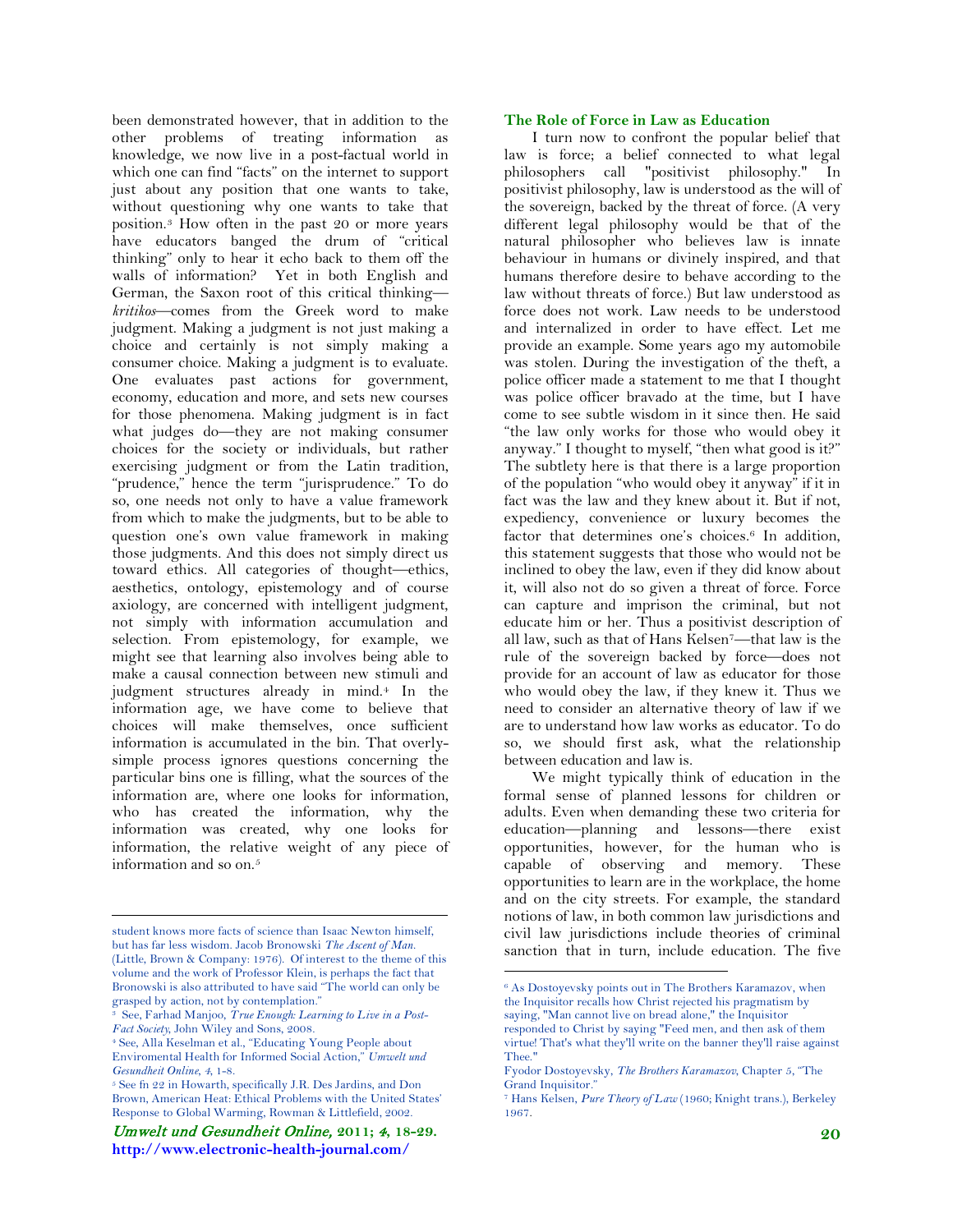commonly-accepted reasons for criminal sanction include specific deterrence, general deterrence, rehabilitation, punishment and removal from society. The first three of these are in fact forms of education. The concept of specific deterrence is the notion that an individual can learn not to repeat a prohibited act if he or she is made to feel the displeasure of society through fines or imprisonment. General deterrence suggests that individuals other than the one who is imprisoned or fined can also learn not to engage in the prohibited acts from observing the sanctions on the individual who did. And finally, rehabilitation is in fact a planned lesson with learning outcomes and measurable objectives that make it look in form quite a bit like adult education.

What is the relationship between law and health? One would hope that the rational animal, provided sufficient education, would do that which for him and those about whom he cares, is most healthy. But in fact we have abundant evidence all around us in personal health and public health that demonstrates unhealthy choices. The spirit may be willing, but the body is weak and instead we make choices out of expedience, convenience, perceived luxury or even just because if feels good at the moment. Thus, our rationality alone, as part of the decision-making process, is insufficient. Consequently I arrive at a position not unlike that of Plato in his *Republic*. Education must be offered to all, including in the areas of health and environment. But beyond Plato's sense of open *paideia*, I would like to add the educative role of law. Because we do not always make rational choices on health for ourselves and others, law's invented penalties on one hand, and order on the other hand, are needed to achieve social goals in health and environment.

These limitations on the use of force lead one to a more generalizable conclusion regarding the use of persuasion. It would be my contention that one can regard education as an act of persuasion. With the traditional student, one could say that first he or she must be persuaded to want to learn because it pleases the parents or teachers, shows positively among his or her peers, or even helps to gain economic or material advantage at some point. In informal education situations, such as when someone is researching the best price on a consumer product on the internet, there is the obvious benefit to that person's personal finances. These education situations all work because either the student recognizes an indirect benefit from learning or an adult enjoys a direct benefit from learning. But when it comes to education regarding environmental matters and ecology, the persuasion is much more difficult. These audiences typically have immediate benefit from acts that harm others, such as when a mining company sells coal at a monetary profit to

Umwelt und Gesundheit Online, **2011;** 4**, 18-29. http://www.electronic-health-journal.com/**

itself, but destroys the water sources of others during mining and pollutes the air of others when the coal is burned.

### **Element II: Law**

If law is to educate a society on the norms of behavior, how does it do so? We might have a general sense that there is likely to be a law prohibiting murder, but we would not know what the exceptions are to that prohibition and what penalties change with those exceptions. Is a physician's negligence during surgery equivalent to murder? In American culture, one often hears one say (usually in defiance of a command that one does not wish to obey) "I know my rights!" Really? Where and how do one's rights arise? What is the nature of a right compared to a privilege? A license? What are the limits of the rights? Whereas the right-declaring individual may neither not have read the constitution nor the court opinions interpreting it, he or she has somehow heard percolated through the society what rights are included and might well also have a sense of what rights are not included. Thus, although one does not know with legal precision the specifics of rights and liabilities as set forth in the law, it is in fact the law that sets these rights and liabilities in a secular and heterogeneous society. In a well-managed formal educational system, the citizen may come to learn the law formally. But it is equally as likely, if not more so, that the citizen will learn secular societal norms as reflected by, or set by the law, through less formal means.

Rights, as affirmative powers asserted by citizens over and against the state, and legally recognized by the state are not the only source of one's legal powers and the norms of behavior created by them. True, some constitutions, which are typically the legal statement (for natural law theorists) or creation (for legal positivists) of rights, do provide environmental rights. For example, there are environmental prescriptions (couched as rights) as well, as found in the Turkish Constitution. Therein, article 56 states that "Everyone has the right to live in a healthy, balanced environment. It is the duty of the state and citizens to improve the natural environment, and to prevent environmental pollution." Yet, the more common place that one finds explicit normative discussion of the environment in the law is in legislation or regulation. And, those two types of law are typically not prescriptive in form, but rather, like Moses' Decalogue, proscriptive in form—the citizen is told what one shall not do.

As we have briefly seen, public law clearly sees the role of several criminal sanctions to be that of education. But what is the role of private law in education? In the two main areas of private law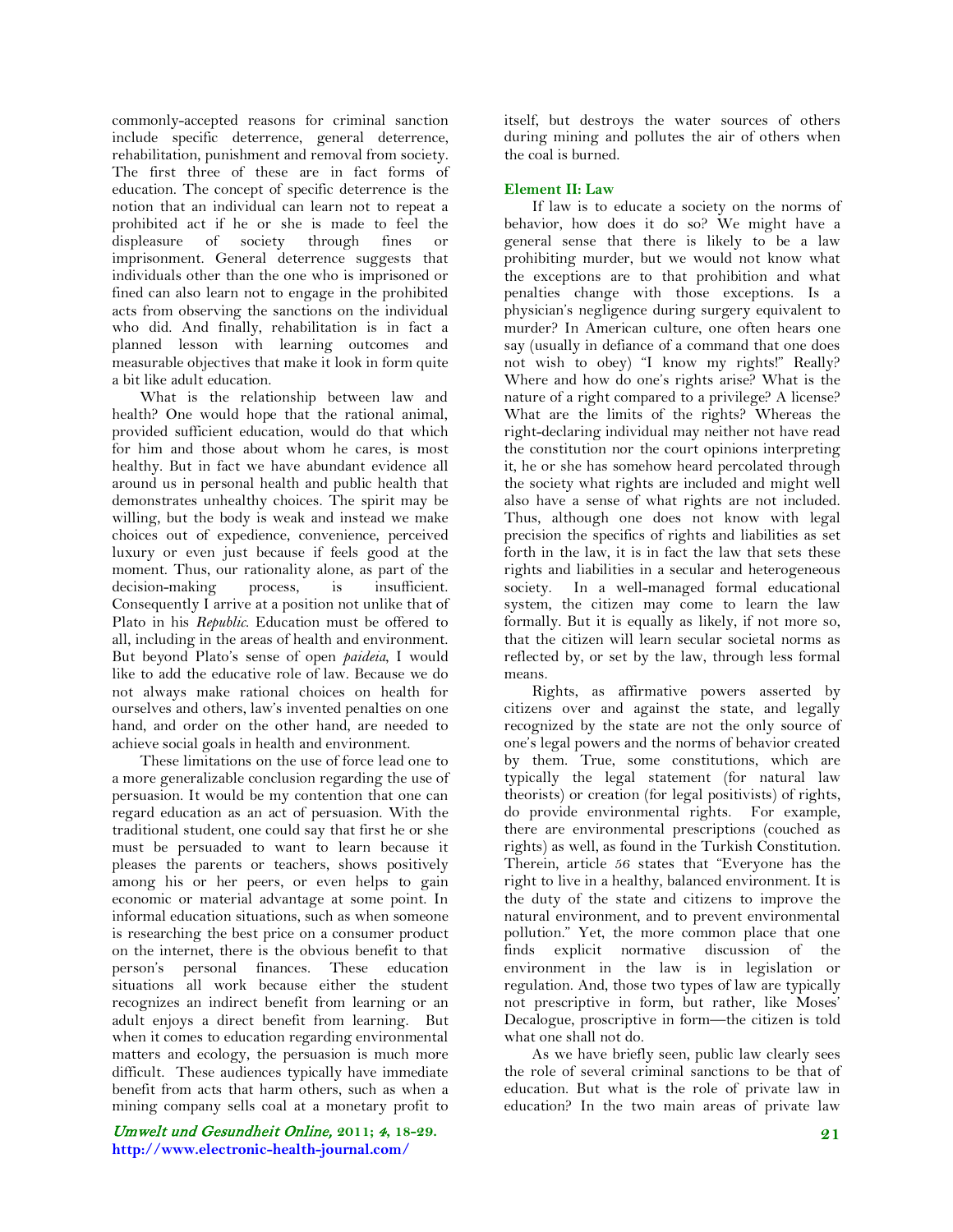obligations—tort and contract—one can find the same educational role from the state that one finds in public law. In the law of contracts, obligations are set by the individuals who agree to the contract. Thus, the norms of behavior are learned through the agreement. In tort law, the norms are set by the state. Although both torts and contracts are considered to be private law, one must consider that private law is ultimately only enforceable if the state supports a judicial finding of liability in tort or contract. Otherwise, negligent or injurious behavior or broken promises have no sanction and therefore lose some or much of their force, according to positivist theories of law. And for legal naturalists, the argument is even stronger—people only obey private obligations because they want to do so, and that desire is put in place by some form of education. But there is something more subtle about the role of education through law in both contract and tort. And although it is the inductive examples of behavior of the "reasonable man" that creates the standard for obligations, it is the court that ultimately settles upon the particular standards of what reasonableness is. And that changes from time to time as well. Moreover, while the state directly sets the norms for private obligations in tort, it also observes, records and standardizes the behavior of individuals in their contractual obligations, even in the common law system where the legal system is comfortable in divorcing contracts from moral obligation.

In both tort and contract, law enters the picture with carrots and sticks, or as one says in Germany, with sugar bread and whips. For those who make use of the education made available, the sugar bread is the promise of enjoying health, or of receiving public health care for one's congenital problems and accidents. For those who choose unhealthy practices, the whip, in its mildest form means being sent outside to smoke cigarettes, or not receiving public funds when one is involved in an automobile accident without a safety belt or when one is involved in a motorcycle accident without a helmet. Generally, this is what the private market whip already does, largely through insurance penalties, revocation, or minimally higher premiums. But the problem with that simple economic tool is that it can teach nothing to those with sufficient funds to simply solve problems by "throwing money at them." Just helmets, seat belts and abstinence from smoking can be made conditions of an insurance contract, we can make those same conditions part of legislation for all. That said, it is however clear that in both public law and private law, there is a role for law in education. Simply stated—norms are learned.

<span id="page-4-0"></span>Even in criminal law, one knows of the role of education in the law. In addition to the traditional reasons for criminal sanction as punishment and

removal from society, one must recall that there are the notions of general deterrence, specific deterrence and rehabilitation. As mentioned above, theories of deterrence can certainly be looked upon as education. It is difficult enough then to educate persons sufficiently such that they make rational choices regarding health, which in effect ought to be a selfish choice. It is that much more difficult to educate persons to make choices to favor ecology or the environment. Yet the law does make this distinction and does provide for human choices to benefit ecology even when that is not an indirect benefit to humans.<sup>[8](#page-4-0)</sup> A useful shorthand to make this distinction is to refer to the law of the environment, when speaking of the protection of the natural world for the sake of humans, and the law of ecology, when speaking of the protection of the natural world for the sake of itself[.9](#page-4-0) Law makes this distinction regarding biodiversity, drinking water and more. Abraham Maslow designed a pyramid of needs which suggested that we can only meet higher needs after lower needs are satisfied.[10](#page-4-0) The first level of needs is food, water, clothing and a place to sleep. The second level is physical safety, including material-economic security. One would not find the luxury of aesthetics until the third, fourth or fifth levels. It has taken some time and effort to educate society that a clean environment is necessary for basic-level needs. When ecology is part of human needs, one can argue it belongs at the basic level as well. But when ecology is regarded instead as a third, fourth or fifth level need, it will be sufficiently ignored so as to damage or destroy it

However, learning the norms does not mean necessarily following the prescripts of the norms. The history of tort law—that is the obligations of private individuals—has demonstrated that with industrialism, for example, society has been willing and able to shift burdens of payment for accidents and injuries from the individual to a dangerous industry more capable of handling the costs or which in fact enjoys making a profit from the injury of others, such as guns and tobacco. For improvement

 <sup>8</sup> Elsewhere I have made the point that the legal idea of a human right is a human creation, and therefore, ought perhaps not be looked upon as something that humans would grant to nonhuman beings, especially if it is against human interest, unless humans are indeed altruistic animals. Kirk W. Junker, "Making Rights from What's Left of Darwin," *Futures* Volume 36, Issue 10, December 2004, pp. 1111-1117

<sup>&</sup>lt;sup>9</sup> This distinction is of course also fraught with definitional problems. Humans are of course part of the natural world. One might even go so far as to say the products of human thinking, such as atomic weapons and pesticides are natural in that sense. As I say, this is a shorthand. The full distinction might be something like "the non-human elements of the natural world" but that would be cumbersome for me and bothersome for the reader to repeat over and over.

<sup>10</sup> A.H. Maslow, A Theory of Human Motivation, *Psychological Review* 50(4) (1943):370-96.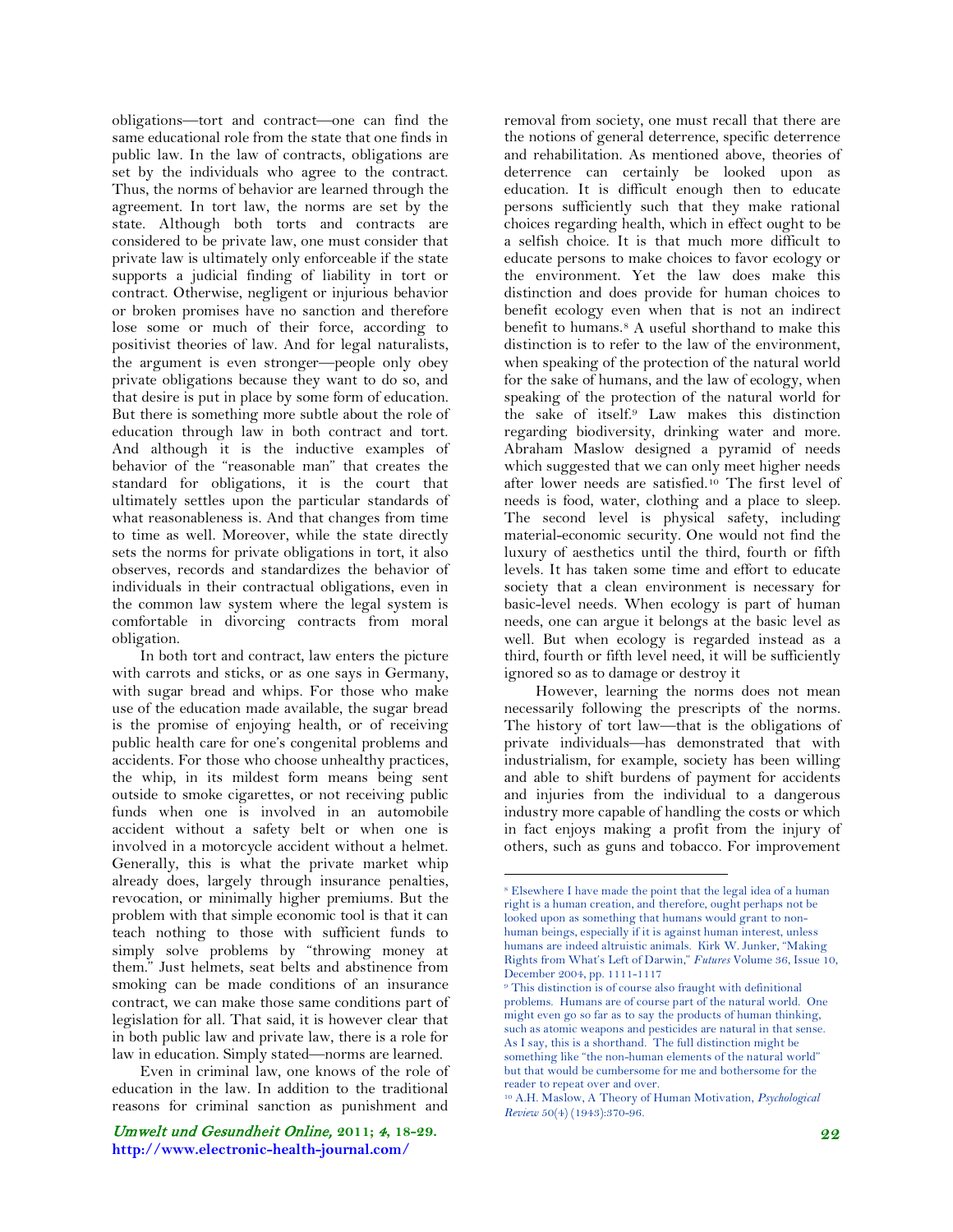of either health or the environment, the public must understand the problems and be willing and interested in correcting them. Legislation alone, to an unwilling audience is rather ineffective. It would be interesting to know, for example, whether the ban on cigarette smoking in restaurants and other public places has caused any smokers to pause and consider the ill-health effects on them and those who must breathe their smoke secondarily. So, it would appear that the selfish nature of the individual would dictate that it would be easier to persuade a public to change its practices concerning personal health than it would be to get that same public to change its practices concerning other living things or even ecology in general, if selfish concerns are the only motivators. Thus, one can see that the public must be educated on the difference between the environment and health.

Let us then turn specifically to the role of law in education on health and environment given the nature of both law and education, then. What is the role of law? To persuade citizens to do what formal education has failed to persuade them to do. Why is law necessary--has education failed? Education has too often been degraded to information rather than the ability and practice of making judgments. As an example, we can see that in the history of science, the ideology of "neutrality" or "objectivity" has produced scientists who are incapable of making judgments, uninterested in making judgments or who actively run away from making judgments. Consider how this plays out in law. If law has an educative function, what is the substance of the norms which it introduces?

As an example of the norms that law introduces, one can look to biodiversity, an area rich in claims of protecting the environment for its own sake. One of the most-cited and respected authors in international environmental law, Philippe Sands, writes "The reasons for conserving nature and biodiversity are essentially threefold. First, biodiversity provides an actual and potential source of biological resources (including food, pharmaceutical, and other material values which support fisheries, soil conditions and parks). Secondly, biodiversity contributes to the maintenance of the biosphere in a condition which supports human and other life. Thirdly, biodiversity is worth maintaining for non-scientific reasons of ethical and aesthetic value."[11](#page-5-0) We can immediately recognize Sands' first two reasons as being for human benefit only. I want instead therefore to focus upon his third reason—the one that he calls "nonscientific." I would suggest that in our era, to call something non-scientific is tantamount to saying it is without value. Indeed, the 117 pages that Sands

devotes to biodiversity in his well-known and respected treatise on international environmental law then go on to avoid discussing these "nonscientific reasons of ethical and aesthetic value." That categorization suggests that ethics and aesthetics are inherently non-scientific. If they are, can we honestly say that means they simply have "other" value, or in fact does it mean they have less value or no value? In writing on the American Constitution, Kenneth Burke has forcefully made the point that as soon as we separate things and name them differently, we necessarily create a hierarchy.[12](#page-5-1)

The most important and forward-thinking lesson that we can learn from the law is that we do value the environment for the environment's sake, and the law shows that we have committed to this value. So when the citizen says "I know my rights," one would hope that the law would educate him or her to know that the society has also awarded protections to the environment for its own sake and the citizen must be aware of those protections as well. And here we must be careful, for even the focus on biodiversity, when it comes to the question of protecting ecology from us for ecology's own sake, is misleading. To some, perhaps from the outside, biodiversity is the obvious if not the only place in which one is likely to find any law—if in fact, any discussion at all—on the protection of ecology for its own sake. The year of 2010 had been announced as the year of biodiversity. Even at what is perhaps the most obvious example of environmental law for the protection of the environment's own sake—that is, the law of biodiversity—we find a reliance upon defending biodiversity as a positive thing because of medicine and food that humans can make from diverse biological species. So for example, when discussing what he calls "The Progression Towards Ecological Quality Standards," Prof. William Howarth writes: "In essence, the issue to be addressed is the extent to which is feasible for biodiversity law to parallel regulatory strategies that have been adopted in relation to pollution control?"[13](#page-5-1) But in fact, simple domestic statutes and regulations that one might otherwise see as part of what has been critiqued as the "environmental" regime of maximum tolerance, do in fact have thresholds and standards designed to protect other flora and fauna for their own sake, as for example, Pennsylvania's water quality standards for toxics, which will be discussed later, and from which a sample are offered in Appendix A.

A second example would be the European Union's Water Framework Directive (WFD), Directive 2000/60/EC of the European Parliament

<span id="page-5-1"></span><span id="page-5-0"></span> <sup>11</sup> Philippe Sands, *Principles of International Law*, second edition (Cambridge University Press, 2003) p. 500.

Umwelt und Gesundheit Online, **2011;** 4**, 18-29. http://www.electronic-health-journal.com/**

 <sup>12</sup> Kenneth Burke, *A Grammar of Motives* (University of California Press, 1969).

<sup>&</sup>lt;sup>13</sup> Howarth, 3.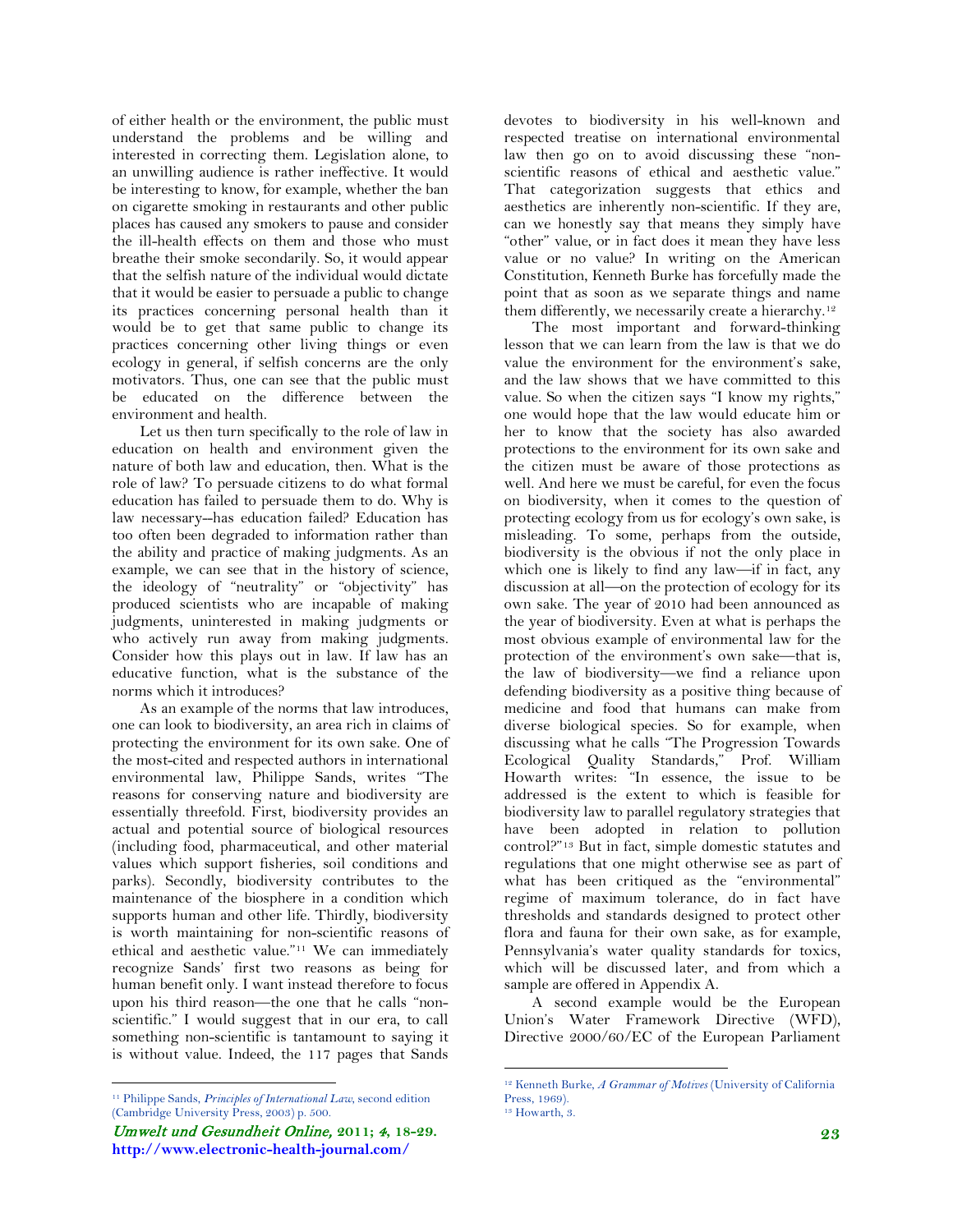and of the Council establishing a framework for Community action in the field of water policy establishes ''normative definitions of ecological status classifications." In considering an example from European law, it is worth taking note of the character of European law. As a legal entity, the European Union is unique. It is not a superstate such as the United States of America, but it is more than a treaty union of independent sovereigns, such as the United Nations or World Trade Organization would be. Each of the 27 member states has given a small amount of its sovereign independence to the Union, but yet retains most of its independence. Consequently, among the various sources of law, there are Directives from the Union to the member states in which each member state must meet a goal by a certain date, but it is fully within the discretion of that member state as to how it achieves that goal. Most often, it is accomplished by enacting domestic legislation that achieves the same or a stricter goal on or before the date required by the Union. Directives are neither direct regulation of the member states nor of the citizens of those member states. "The WFD sets out the aim of achieving a "good status" for European waters. The Member States should accomplish this by 2015 through the river basin management approach. Some say that this is too ambitious, even though European regulation on water quality has existed since the 1970s and the WFD only adds the ecological protection of the aquatic environment."[14](#page-6-0)

"The ultimate aim of the WFD is that the European surface waters achieve 'good chemical and ecological status['15](#page-6-0) and the European ground waters achieve 'good chemical and quantitative status.['16](#page-6-0) This requires meeting environmental objectives. These consist, on one hand, of ecological objectives, such as salinity, transparency, the presence of aquatic flora and fauna, and, on the other hand, of chemical objectives, such as a maximum concentration of dangerous substances in water bodies. What we see here with ecological objectives are norms put in place by law that do not directly benefit the health of the human being. What remains to be seen is whether they indirectly benefit the health of the human being (and are put in place for that reason) or are they truly pure ecological objectives, put in place without regard to their impact on humans, and potentially even detrimental to humans in their efforts to benefit other species or environments. The chemical objectives are set at EU level, while the ecological objectives, including the

objectives for substances that influence the ecological status—comparable with the formal list II substances of Directive 2006/11/E[C17—](#page-6-0)are set by the Member States. The Member States have to elaborate the environmental objectives for their water bodies in river basin management plans (RBMP), while the measures to attain these objectives have to be established by the Programme of Measures (PoM).[18](#page-6-0) "Both the presence of ecological goals and exemptions created uncertainty among the Members States about the status of the objectives, even of those objectives that were translated into environmental quality standards and thus specifically set at EU level. Indeed, the WFD allows Member States a considerable degree of freedom in both the process and outcome of implementation. However, it compels member states to act within the boundaries of pre-existing water directives and other relevant European legislation, in particular those pieces of legislation concerning nature conservation, agricultural sources and so on."[19](#page-6-0) Thus, we see that the norms operate to educate an audience of not only individual citizens on norms for the sake of the environment (i.e., "ecological" norms) but to educate member states of the EU on the same.

To attain the aim of good chemical and good ecological status, specific objectives have to be met. Continuing a long tradition in European water law, the chemical objectives are set at the EU level, in the Annexes to the WFD or in its daughter Directives. These objectives concern substances and are set with the aim of protecting the environment and the health of human beings. . . . By contrast, some ecological objectives, such as the presence of fish, are new and are usually not clearly prescribed by the WFD. Those ecological objectives which would constitute chemical objectives, except that they are specifically determined for the protection of floral and fauna, could be set at the EU level. Other ecological objectives could be morphology or the desired presence of a certain fish, differ in each type of water body and therefore would be practically impossible to set at EU level. Thus, in general, the WFD leaves it to the member states to set the ecological objectives for their water bodies. [20](#page-6-0)

For further evidence of norms set for the sake of the environment, we should also consider the additional norm of quantity-setting, and not just quality identification. For instance, one can see the difference between putting an upward limit on laissez-faire practices at the point of demonstrable

<span id="page-6-0"></span> <sup>14</sup> Andrea Keessen, Jasper J.H. van Kempen, Marleen van Rijswick, Jan Robbe and Chris W. Backes., European river district basins: are they swimming in the same implementation pool?" 22(2) *Journal of Environmental Law* 197-221, 198 (2010) <sup>15</sup> Article 1, WFD. <sup>16</sup> Article 4, WFD.

Umwelt und Gesundheit Online, **2011;** 4**, 18-29. http://www.electronic-health-journal.com/**

<sup>&</sup>lt;sup>17</sup> Directive (EC) 2006/11 on pollution caused by certain

dangerous substances discharged into the aquatic environment of the Community [2006] OJ L 64/52. See especially Section 3.

<sup>18</sup> Keessen, et al., 200.

<sup>19</sup> Keesson, 201.

<sup>20</sup> Keesson, 201-02.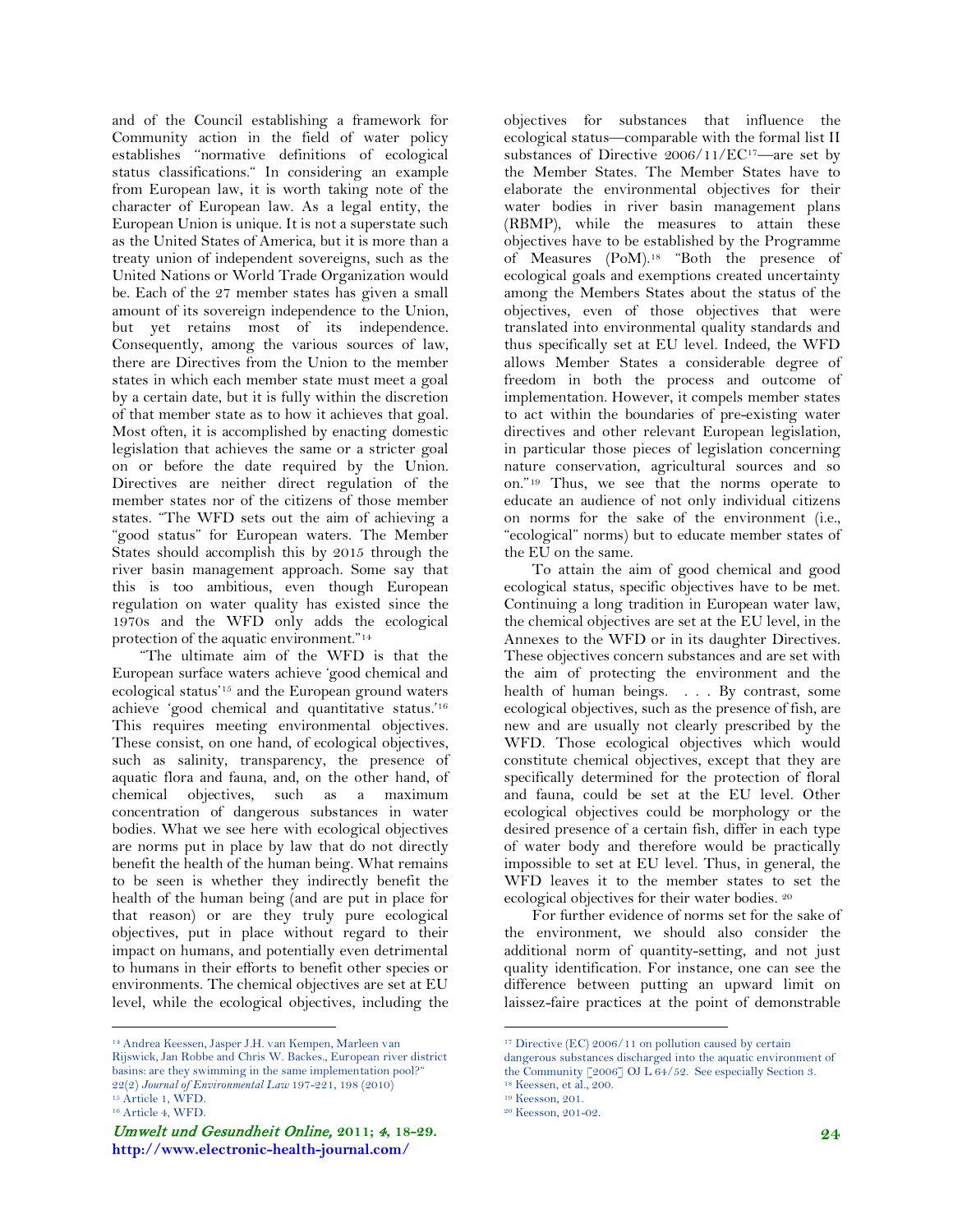harm and instead putting a goal on those same practices designed to maximize the point at which they are doing some good. More succinctly, we could assign the first approach the term "pollution prevention" and the second term "ecology protection." This ecology approach has been advocated by philosopher of science, Peter Singer:

> Despite spectacular twentieth century scientific and technological progress, the world is more inequitable than it was fifty years ago. This is evident both in terms of access to health care for individuals, and in relation to the health of whole populations. Disparities in wealth and health within and between nations are widening inexorably and the rapidly expanding global economy has failed to reduce poverty among those with little if any access to health care. In this context the Universal Declaration of Human Rights remains an unrealized aspiration for the majority of the world's people. Given these realities, no single discipline, or body of knowledge is likely to make much difference. For example, approaches based only on neo–liberal economics, as exemplified by the structural adjustment programmes of the World Bank, have not been successful in promoting health equity. The authors believe that an interdisciplinary approach is required, and that bioethics, an interdisciplinary field, can make a contribution towards improving health globally. To do this, the scope of bioethics should be expanded towards a results– oriented global health ethics, based upon widely shared and foundational values that could be carried forward through five transformational approaches.<sup>[21](#page-7-0)</sup>

Which of these two are actually in action in the WFD? The WFD requires precise ecological criteria to be formulated to determine what should count as a satisfactory state of aquatic quality. WFD Annex V catalogues European waterways based upon levels of distortion resulting from human activity.

These protections may come to the citizen as a surprise, and if he or she wants to understand or question them, the endeavour will be unsuccessful through an information search. The reasons for ways in which we should protect ecology are not science or information-based, when science and information are only in the service of humans. In addition, we need ethical decision-making first to decide to protect ecology for its own sake—and then use information approach with the science that is instrumental to determine such things as "ecominimums" rather than "enviro-maximums."

> Although examples of environmental quality standards are now familiar and manifold in . . . European Community Legislation, the concept of an 'ecological quality standard' is less clearly understood, and some observations are needed upon the rather uncompromising sense in which the term is used here. . . .  $\lceil A \rceil$ n environmental quality standard is a scientificallyformulated and numerically expressed specification of the maximum level of contamination that is legally permissible in a given part of the physical environment. As a direct counterpart of this, an ecological quality standard should be a statement of the minimum acceptable state of ecosystems and their biological components, with a corresponding legal obligation that no deterioration below that standard should be permissible. Hence, for flora, fauna and habitats, ecological quality standards are intended to serve as a mandatory baseline for minimal levels of diversity and abundance, specified quantitatively for each component, and backed by legal obligations to ensure their realisation.[22](#page-7-1)

It is the contention of Howarth that "the approach of using the law purposively, to achieve

<span id="page-7-1"></span><span id="page-7-0"></span> <sup>21</sup> Solomon R. Benatar, Abdallah S. Daar, and Peter A. Singer, "Global health ethics: the rationale for mutual caring," *Journal of International Affairs* Volume 79, Issue 1, pages 107–138, January 2003.

Umwelt und Gesundheit Online, **2011;** 4**, 18-29. http://www.electronic-health-journal.com/**

 <sup>22</sup> William Howarth, "The Progression Towards Ecological Quality Standards," 18(1) *Journal of Environmental Law*, 3-35, 9 (2006)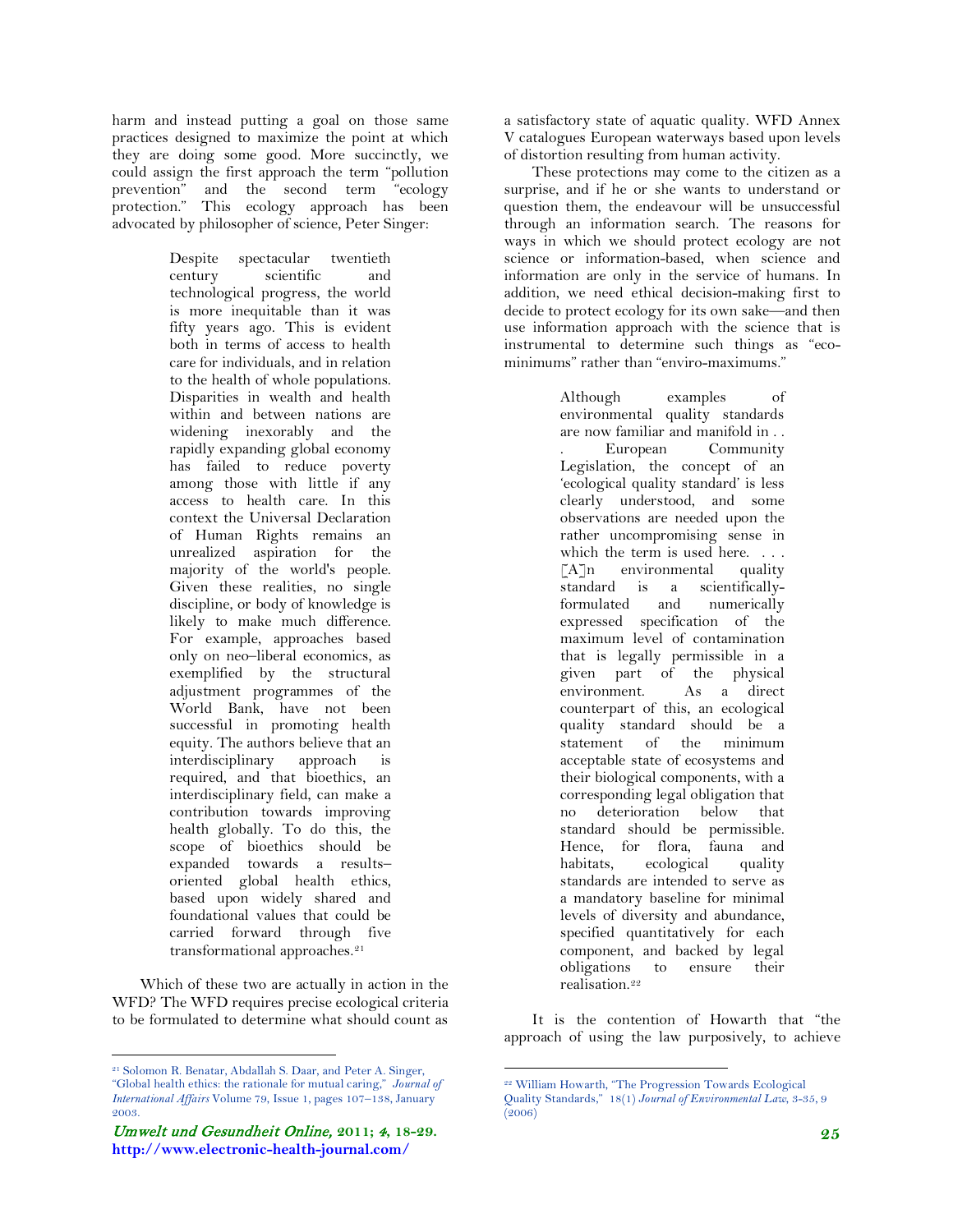defined objectives, rather than simply as a means of prohibiting miscellaneous instances of undesired conduct, has progressed much further in environmental quality law than in ecological law."<sup>23</sup>

#### **Elements III and IV: Obligations to Public Health and Environment**

One often hears the terms "health" and "environment" paired together. And of course they are related. But they must not be the same thing, or else we would not need to have them as two separate terms. So just how is "health" different from "environment"? Let us first consider standards named "ecology" that in fact are really health standards. "The history of environmental quality law is a sequence of responses to progressively identified adversities needing a legal response. Broadly, these have been the need to prevent transmission of disease (through public or environmental health legislation); to prevent human beings being poisoned by water, air or land (through pollution-control restrictions); the need to preserver public amenity in land use (through planning law); and to meet aesthetic and cultural requirements for both the built and the natural environment (trough protection of buildings and landscapes.)["24](#page-8-0) In and of itself, this does not appear to present any problem and in fact looks to be a rather positive way of addressing problems. However, as Howarth points out: "What purports to be an 'environmental quality standard,' on closer examination, often actually turns out to be a public health standard, almost entirely orientated towards the protection of human welfare and neglecting the requirements of non-humans. Howarth supports this challenge with language from the European Community Directive concerned with limit values and quality objectives for mercury discharged by the chloralkali industry.[25](#page-8-0) The Directive has as its purpose "to protect the aquatic environment of the Community against pollution by certain dangerous substances." One of the quality objectives set under the Directive is a 'biological standard' set for fish, so that the concentration of mercury in fish flesh is not to exceed 0.3 mg/kg. Howarth observes that "Despite first impressions, this limit is actually set purely to protect the health of human consumers, not to protect fish or the aquatic ecosystems of which they form a part. This is not to suggest that legislating to secure humancentred goals for the environment is never beneficial to its non-human living constituents, but merely that such benefits tend to be incidental rather than

purposeful."[26](#page-8-1) Even when EU legislation has attempted to legislate to protect ecology for its own sake, the European Court of Justice has interpreted the legislation as being for the benefit of humans, as when the primarily ecological objective of the freshwater fish directive<sup>[27](#page-8-1)</sup> was interpreted to have a human health purposes because the salmonid and cyprinid species covered by the directive may be consumed[.28](#page-8-1)

"The new challenge arises where elements of the environment and ecosystem are recognised to have a value that is not purely dependent upon their capacity to provide human benefit. Perhaps the ultimate environmental quality standard [and one that would demonstrate a ecological advantage rather than a human tolerance] is that the environmental media should be contaminated by a level of human-produced pollutants set at zero.["29](#page-8-1) Howarth uses this example from the Drinking Water Quality Directive<sup>[30](#page-8-1)</sup> in setting a limit of 0.1 ppb for a pesticide in drinking water. This limit was set even beyond the limits of measurability at the time of its adoption.<sup>[31](#page-8-1)</sup>

Another role for education can simply be to educate ourselves scientifically regarding the needs of other flora and fauna. Consider the EU's Nitrates Directive. Designation of nitrate-vulnerable zones is determined by three criteria: (1) whether surface waters contain more nitrate than the concentration allowed by the Drinking Water Abstraction Directive [Directive 75/440/EEC]; (2) whether ground waters contain more than 50 mg/l nitrates; and (3) whether natural freshwater lakes or other bodies, estuaries, coastal waters and marine waters are found to be 'eutrophic'. "This third criterion . . . for designation of nitrate-vulnerable zones is motivated by more directly ecological concerns. . . . However, the issue of what kind and degree of disturbance should be considered 'undesirable' is unspecified and seems to require an intricate ecological value judgment to be made. The reasons for the seemingly evasive approach towards ecological quality criteria under the Directive appear in the lack of consensus as to what level of protection is actually needed for living resources and aquatic ecosystems."[32](#page-8-1)

<span id="page-8-1"></span><span id="page-8-0"></span> <sup>23</sup> Howarth, 4.

<sup>24</sup> Howarth, 5, citing two standard textbooks in the field: D. Hughes et al., *Environmental Law* (4<sup>th</sup> ed. 2002) Chapter 1 and S. Bell and D. McGillivray, *Environmental Law* (6<sup>th</sup> ed. 2005) Chapter 2.

<sup>&</sup>lt;sup>25</sup> Directive 82/176/EEC.

Umwelt und Gesundheit Online, **2011;** 4**, 18-29. http://www.electronic-health-journal.com/**

 <sup>26</sup> Howarth, 7.

<sup>27</sup> Directive 78/659/EEC

<sup>28</sup> See Case C-298/95 *Commission v. Germany* (1996) ECR I-6747.

<sup>29</sup> Howarth, 7.

<sup>30</sup> Directive 80/778/EEC as amended by 98/83/EC

<sup>31</sup> Howarth, 7, fn 17. On the notion of setting limits beyond detection limits, or beyond the ability of technology to control, see Junker, "Can Courts 'Force' Technology," ISSSE, 1998. <sup>32</sup> Howarth, 15-16.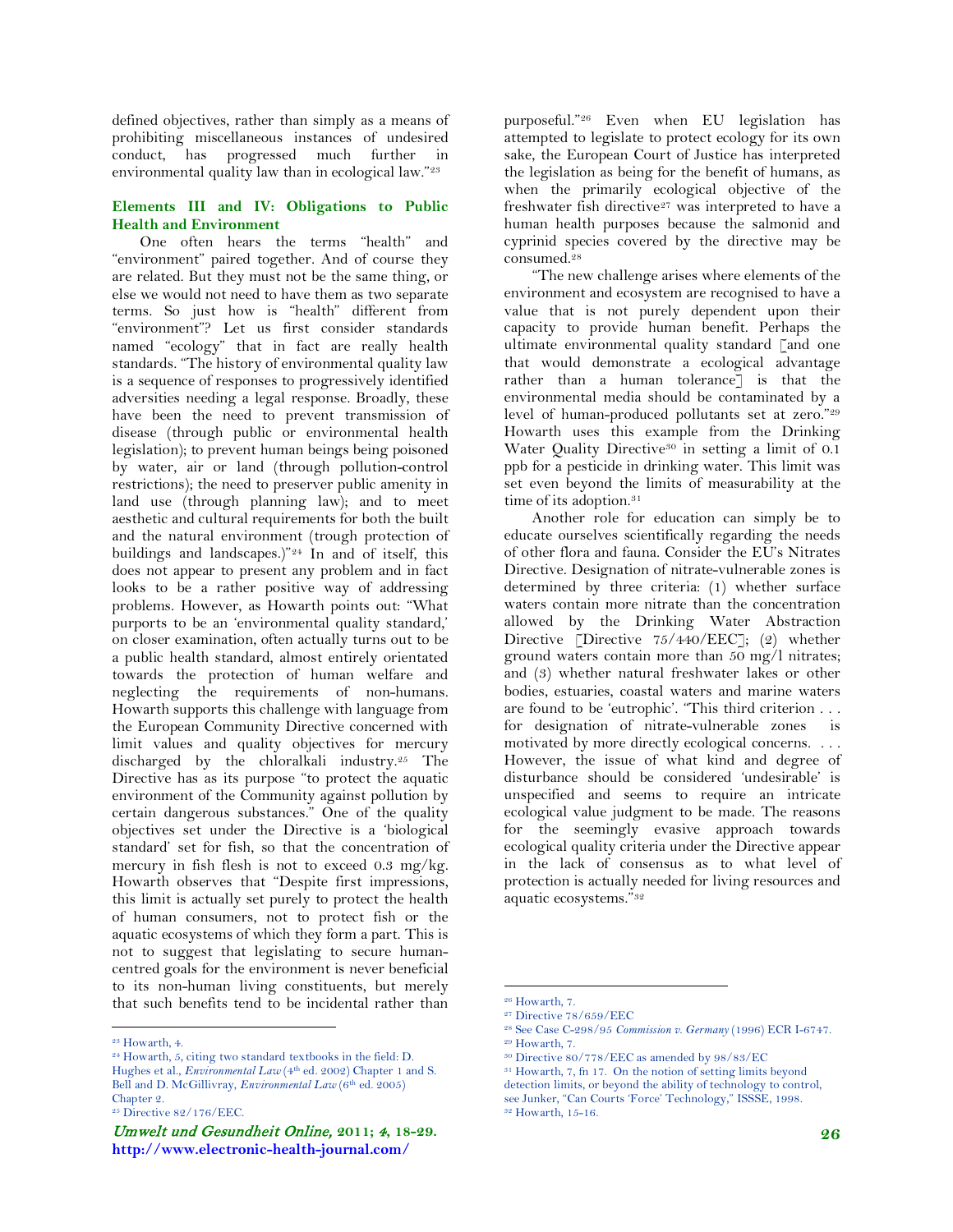#### **Elements III and IV: Law, the Environment and Ecology**

When combining the notions of law, the environment and ecology, it is well worth first reflecting upon how it is that obligations are set through law. The U.S. Federal Water Pollution Control Act, 33 U.S.C. §1311(a), simply says that with a few exceptions such as permits, "the discharge of any pollutant by any person shall be unlawful."

Section 1342 (a)1 then provides that the Environmental Protection Agency "Administrator may, after opportunity for public hearing issue a permit for the discharge of any pollutant, or combination of pollutants, notwithstanding section 1311 (a). These two simple sections educate a wouldbe polluter that first of all, water pollution is prohibited, and then only may the pollution be permitted as an exception to the rule upon the acquiescence of the Administrator and the public. In structure, this means it is not for the would-be polluter, the state or any individual to determine whether some pollution practice should be permitted, but rather the society who must bear the pollution. (Some environmental law even recognizes that since future generations will bear the burden of pollution, the interests of future generations should be represented in the present decisions by an ombudsman or some similar representative. In practice, of course, the structure does not make the practice automatic or easy. The public must first know what is proposed and be fully educated not just by information, but by the ability to know that this sense of obligation is set by citizens through the law and in theory, can be changed by citizens through the law. I say "in theory" because one must also recognize the inequitable power afforded to interest groups and lobbies to change the law or keep it silent. But on the whole, it is this system that in fact establishes the obligations of the citizen that all discharges are unlawful and that secondly, if the society deems a particular discharge to be acceptable because we are so dependent upon a particular practice or industry that we accept pollution as a necessary cost.

How does one know what one's obligations are? Whereas the Water Pollution Control Act's §1311(a) ("the discharge of any pollutant by any person shall be unlawful") may resemble a ''common sense" norm such as that prohibiting murder or the obligation to pay a debt, when it comes to whether the continuous concentration limit for antimony is 220 micrograms per liter or 1100 micrograms per liter, a citizen needs more than a sense that is common to understand his own obligations and the obligations of others.

<span id="page-9-0"></span>Environmental law uses science-based standards to state objectives and set outcome goals. An example would be that the explicit purpose of the

Umwelt und Gesundheit Online, **2011;** 4**, 18-29. http://www.electronic-health-journal.com/**

U.S. Federal Water Pollution Control Act, 33 U.S.C. §§1251-1387 is to "restore and maintain the chemical, physical and biological integrity of [the] Nation's waters. "An example of outcomes would be that 33 U.S.C.  $$1251(a)(1)$  required the state to eliminate ''the discharge of pollutants into navigable waters . . . by 1985. "

So if law does educate by creating and enforcing norms, what specific norms may we observe that were created by law? Some are more obvious as when the legislative bodies act. In addition to education through the obligations established by legislation, it has been recognized that the judiciary may interpret legislation in such a way as to "force technology." Technology-forcing is not technology-creating; rather, it is setting the agenda of private (and public) technological research according to social norms. In practice, it re-directs research from the economy to either the environment or social problems. For example, in early air and water pollution law, much was written and debated on whether the state could insist upon water or air quality limits for which there had been no extant technology to clean the industries and practices in operation. When industries challenged the government's ability to enforce these technologically-impossible standards, courts responded that if the standards were set for the benefit of human health or the environment, then industries must begin to redirect research and funding to creating technologies that would meet legal standards for air and water. Consider two very famous examples of technology-forcing, the cases of *Union Electric Company v. US Environmental Protection Agency* and *Commonwealth of Pennsylvania, Department of Environmental Resources v. Pennsylvania Power*. In the Union Electric case, an electric power producer failed to meet state sulphur dioxide emissions limits from three of its coal-fired boilers. The trial court and the appeals court both found that despite the fact that extant technology in electric power production could not meet the health and environment limits imposed by regulation, violation of the health and environment limits was not excused and the power producer would need to redirect its research and development efforts to the goal of meeting those limits. The United States Supreme Court upheld the lower courts saying "Technology forcing is a concept somewhat new to our national experience and it necessarily entails certain risks. But Congress considered those risks in passing the 1970 Amendments [to the Clean Air Act] and decided the dangers posed by uncontrolled air pollution made them worth taking."[33](#page-9-0) Did this

 <sup>33</sup> *Union Electric Company v. US Environmental Protection Agency,*  427 US 246 (1976) p. 269. See, Kirk W. Junker, "Can Courts

<sup>&#</sup>x27;Force' Technological Discovery to Occur?" in Technology and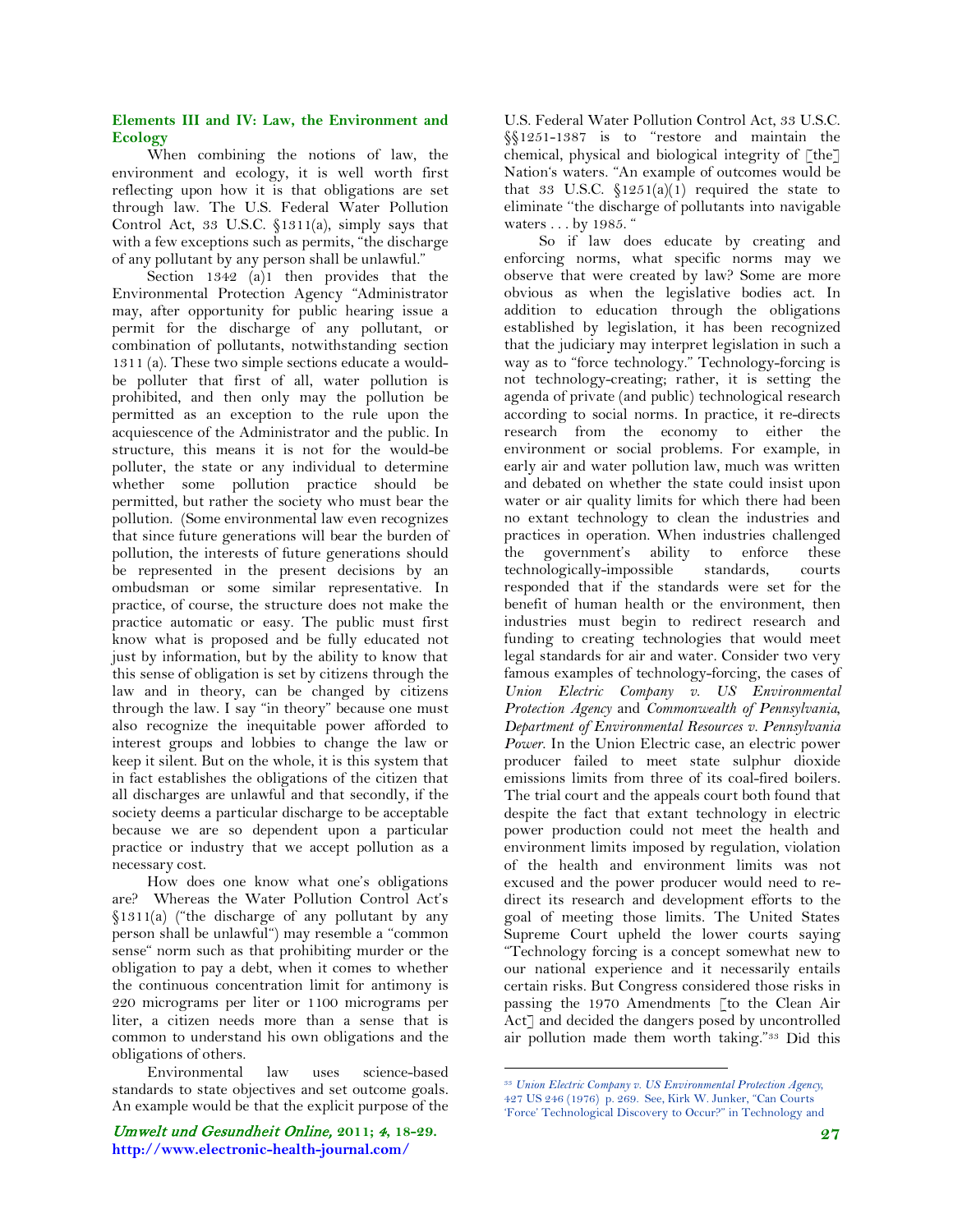action of the court teach industries that technological impossibility was no excuse? Well, yes, but it required considerable repetition. Since the *Union Electric* case, at least 45 times federal U.S. courts have affirmed technology-forcing when industry has tested it. In the 2001 case of *Whitman v. American Trucking*, 531 U.S. 457, 2001, the US Supreme Court wrote: ''this Court, after reviewing the entire legislative history, concluded that the 1970 Clean Air Act amendments were 'expressly designed to force regulated sources to develop pollution control devices that might at the time appear to be economically or technologically infeasible,' "quoting the *Union Electric* case[.34](#page-10-0)

Then in the case of Commonwealth of Pennsylvania, Department of Environmental Resources v. Pennsylvania Power,<sup>35</sup> Pennsylvania Power argued that it was "technologically impossible" to control sulphur dioxide within the limits imposed by the state, and therefore, the State's exacting of a monetary penalty from the power company for its failure to comply would result in an unconstitutional taking of its property. The Pennsylvania Supreme Court did not accept that argument and instead concluded that technology forcing "recognizes the ingenuity and innovativeness of American industry."[36](#page-10-0)

Above, I made use of the shorthand that when we protect the non-human environment for its own sake, we should distinguish that legal move by calling it "ecology" and when we do so for our own sake, we could call it environmental protection. A further distinction is necessary, however and that is a lesson from innovation and action whereby we see the difference in language between physicians and the health sciences on one hand, and lawyers, hydrologists, and aquatic biologists on the other— "environment" means something like "external factors affecting health" for the former group and not the latter. For the latter, "environment" indeed means concerns outside the human's, but not insofar as they relate to the human, much as we have distinguished "ecology" from "environment" above. Here are a few examples of lessons to be learned from the law in making this distinction.

The first example would be that of the Federal Water Pollution Control Act, as discussed above. But in addition there are U.S. state standards, such as Pennsylvania's Guidelines for Development of Aquatic Life Criteria, found in 25 Pa.Code §16.22, where it is written that "The Department [of Environmental Protection] will establish criteria for

<sup>36</sup> *Penn Power*, p. 999.

toxic substances to provide for protection of aquatic life . . .." Those criteria are then established in the 25 Pa. Code § 93.8c, where two clearly separate numeric limits on set on a number of toxics under the very clearly different headings of "Fish and Aquatic Life Criteria" and "Human Health" (Appendix A). From this one can clearly and graphically learn that human health and non-human well-being are two concerns, even if one does not understand the chemistry involved in setting these differences. A third example comes from Europe. In Title I, Chapter 1, Article 1.3 of the Regulation (EC) No. 1907/2006 of the European Parliament and Council concerning the Registration, Evaluation, Authorisation and Restriction of Chemicals, known as "REACH," we find the self-explanatory note that ''This Regulation is based on the principle that it is for manufacturers, importers and downstream users to ensure that they manufacture, place on the market or use such substances that do not adversely affect human health or the environment." With the simple grammatical tool of the disjunctive "or," any citizen can learn that human health is not the same as the environment.

## **Conclusions: Measureable Outcomes in Setting Norms?**

In conclusion, what might we say that environmental law has taught us? Pollution limits can and should be based upon a number of different measurable factors, including human health and ecology, and not just technology. Human health or ecology limits can successfully guide research and development of technologies that comply. Recent legislation in US and Europe teaches us that we can and do protect ecology for ecology's sake. A large category of questions that remains, however is similar to the one raised regarding whether a ban on

<span id="page-10-0"></span>Society at a Time of Sweeping Change (Institute of Electrical and Electronics Engineers, 1997) pp.313-321

<sup>34</sup> *Whitman v. American Trucking,* 531 U.S. 457, 2001.

<sup>35</sup> *Commonwealth of Pennsylvania, Department of Environmental* 

*Resources v. Pennsylvania Power*, 416 A.2d 995 (1980).

Umwelt und Gesundheit Online, **2011;** 4**, 18-29. http://www.electronic-health-journal.com/**